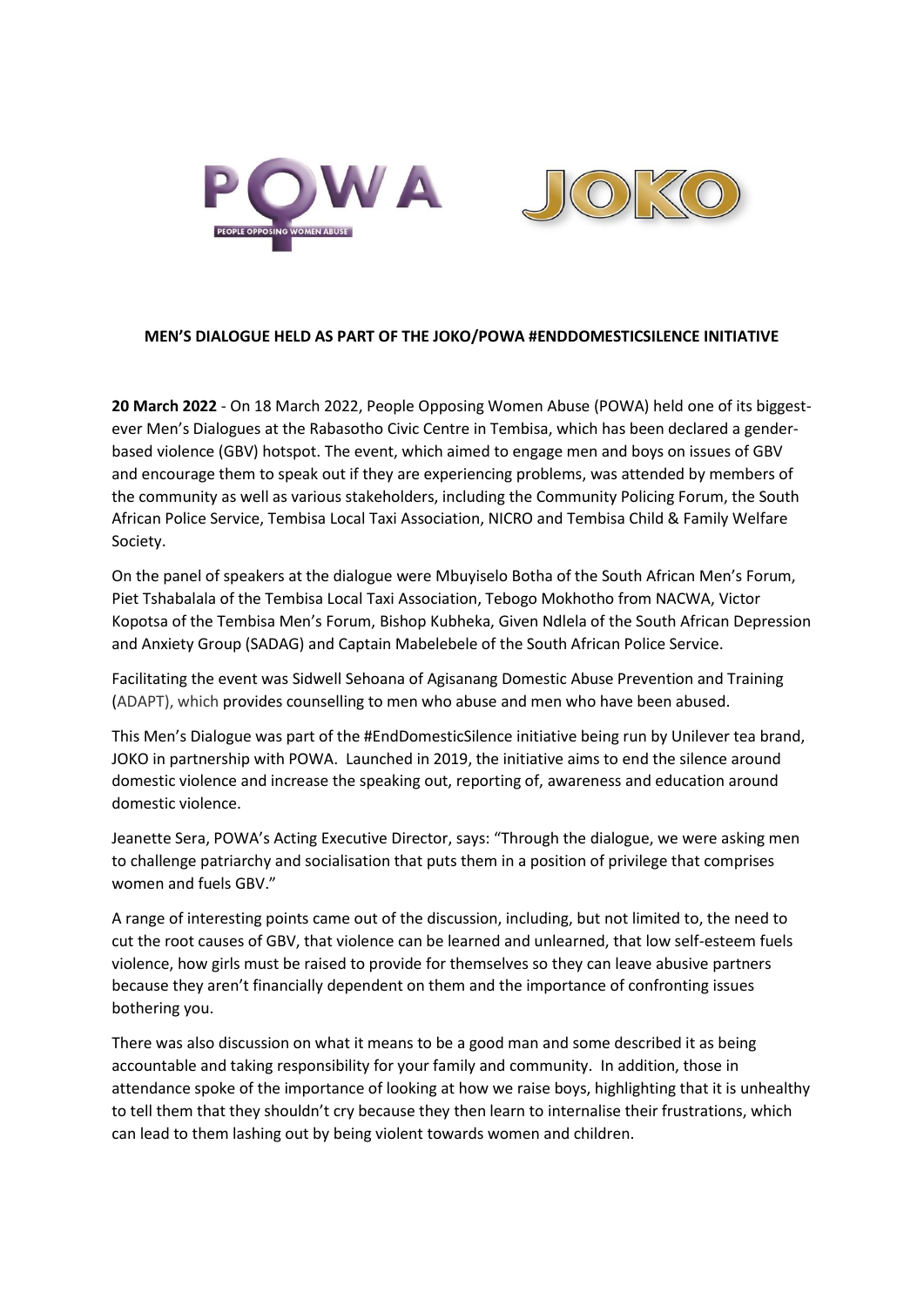It was also mentioned that cultural issues stating that men are the head of the household can fuel GBV because it can lead to men believing they hold all power and can treat women however they want.

Speaking about the event, Given said it was sensitive and important because men are often not given the chance to speak about how they feel, adding that events like these should happen more regularly.

Bishop Kubheka, who is also a marriage counsellor and officer, said: "I'm glad the participation at the event was high and that people paid serious attention to what was being said. Issues being discussed had to be discussed. However, it would have been good for those who attended to describe their personal experiences of GBV."

He added that the high levels of inequality in our country and our violent past are fuelling GBV in our communities.

Jabulani Mojapelo of the Community Policing Forum said: "This was a fruitful, eye-opening event that will help to change the mindsets of men by educating us on how to be proper men."

At the event, those in attendance mentioned that the event assisted them to know the importance of using the services of various stakeholders in the community including SADAG and the need to speak out when facing problems.

They also said it's important to spread the knowledge they learned at the dialogue to others. It was also highlighted that more people in the community should be trained on various aspects of GBV and become foot soldiers in addressing it. The need for stakeholders to bring all their strengths together to better tackle GBV was also addressed.

Patricia Naha, POWA's Project Assistant, who was an organiser of the event, is happy that it created a safe space for men to talk freely about issues concerning them. "We need to have more events like this to enable men to break the silence around domestic violence and educate them about GBV because some don't believe their behaviour is abusive," she says. "We have to provide them with training on various aspects of GBV, so they can teach young men and the broader community the right way to treat women."

The next dialogue should include what steps/initiatives they have taken, now that they gained knowledge in this dialogue session.

**The Men's Dialogue was broadcast live on Facebook. To view it for further content, visit the POWA Facebook page.** 

**Issued by:**  Thandiwe McCloy Communications Manager – POWA **Contact Number:** 083 696 6597 **Email**[: thandiwe@powa.co.za](mailto:thandiwe@powa.co.za)